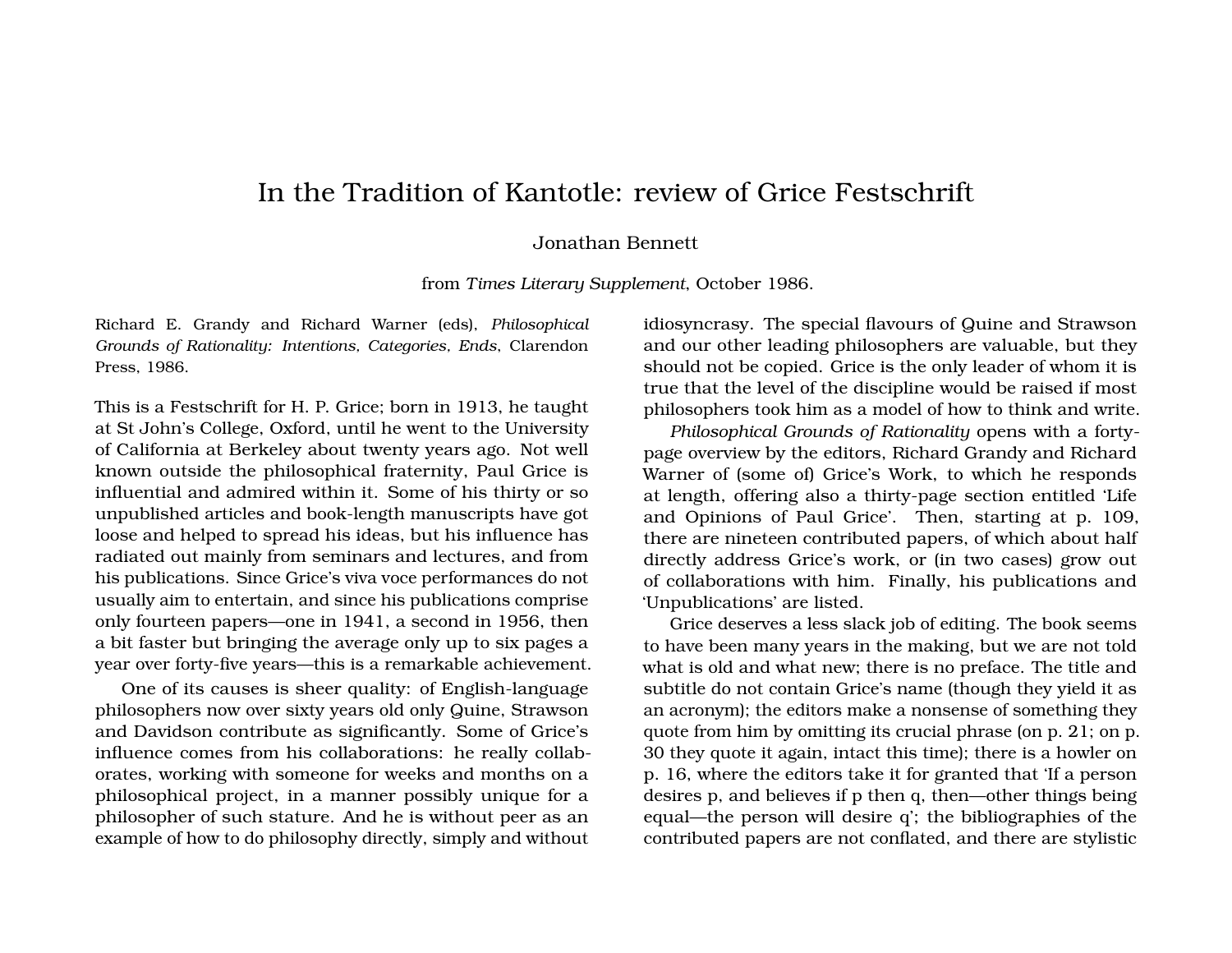discrepancies among and even within them; unexplained, abbreviations are used; the list of Grice's publications omits his 'Intention and Uncertainty' (1971), which is discussed in one of the papers; work of his that is distributed through three publications is said by one contributor to have had 'unfortunately [its] only printed statement' in 1975, and by another to be 'unfortunately unpublished'. The list of 'Unpublications' is not informative enough about lengths; and it omits 'Some Reflections about Ends and Happiness', which is discussed by Warner in his own contributed paper. The index is only of names, not topics; it contains rubbish, including the names of irrelevant royalty and of Grandy's dog; 'René' and 'Esheté' have no accent, but 'Hector' has one and 'Amélie' gets two; 'Castañeda' is misspelled (it is misspelled differently on p. 335); the 'Grice' entry is absurd—an unstructured list of seventy-seven page references. The book's design and other features are not worthy of the Clarendon Press: for example, someone should have vetoed the typography on p. 175; the handling of footnotes is erratic—compare pp. 271 and 364 with p. 420; and my copy is clumsily bound.

Still, it is good to have this volume, and especially good to have Grice's 'Life and Opinions'. In these pages, Grice recounts his experiences in a group of 'the younger Oxford philosophers [who met] under the leadership of Austin, and reports on J. L. Austin's 'high respect' for G. E. Moore— Austin said 'Some like Witters, but Moore's *my* man.' That a single philosopher could admire Moore and be admired by Grice is worth considering.

What Austin valued in Moore was what he saw as an unusual level of care over details, but where he saw care many of us see random quibbling that is not controlled by an internalized sense of what the issues and options are. Issues were not vividly real to Moore, because he was moved more by scornful surprise at what philosophers say than

by wonder at the human condition or the given world or his own thoughts. And most options were unavailable to him, because he was so woodenly unable to criticise the terms in which he had inherited a problem.

Austin had little taste for large issues. He said 'Importance isn't important; truth is', and he moved towards seeing his kind of linguistic inquiry as an end in itself rather than as a means to philosophical understanding. That led him to overvalue Moore's kind of 'care'.

He had something that Moore lacked, namely 'mastery in seeking out, and sensitivity in responding to, the finer points of linguistic usage'—the phrase is Grice's, and Austin's writings and the memories of many of us can testify that it fits. Grice calls the exercise of those skills 'linguistic botanizing', which he says is 'indispensable at a certain stage in a philosophic inquiry', calling it 'lamentable that this lesson has been forgotten, or has never been learned'.

Thus, Austin's most notable skill is seen by Grice as something to be included in one's 'professional armoury' and used 'at a certain stage' in laying 'an indispensable foundation'. What puts a world of difference between the two is Grice's desire to augment his armoury and do battle with important philosophical problems.

Just how philosophy relates to linguistic botanizing, and how to decide which of them one is doing, are hard questions of which I have seen no finer short treatment than Grice's clear and modest discussion on pp. 58–61. All his work has the same purity: nothing in its form or content swaggers, postures, or otherwise calls attention to its author; puts a decorative covering over a difficulty in the position being taken; or seeks advantage from deriding rival views. Grice's willingness to-write in plain, exposed prose is what, above all, makes him exemplary. To come to have *those* virtues of his we need only courage and patience.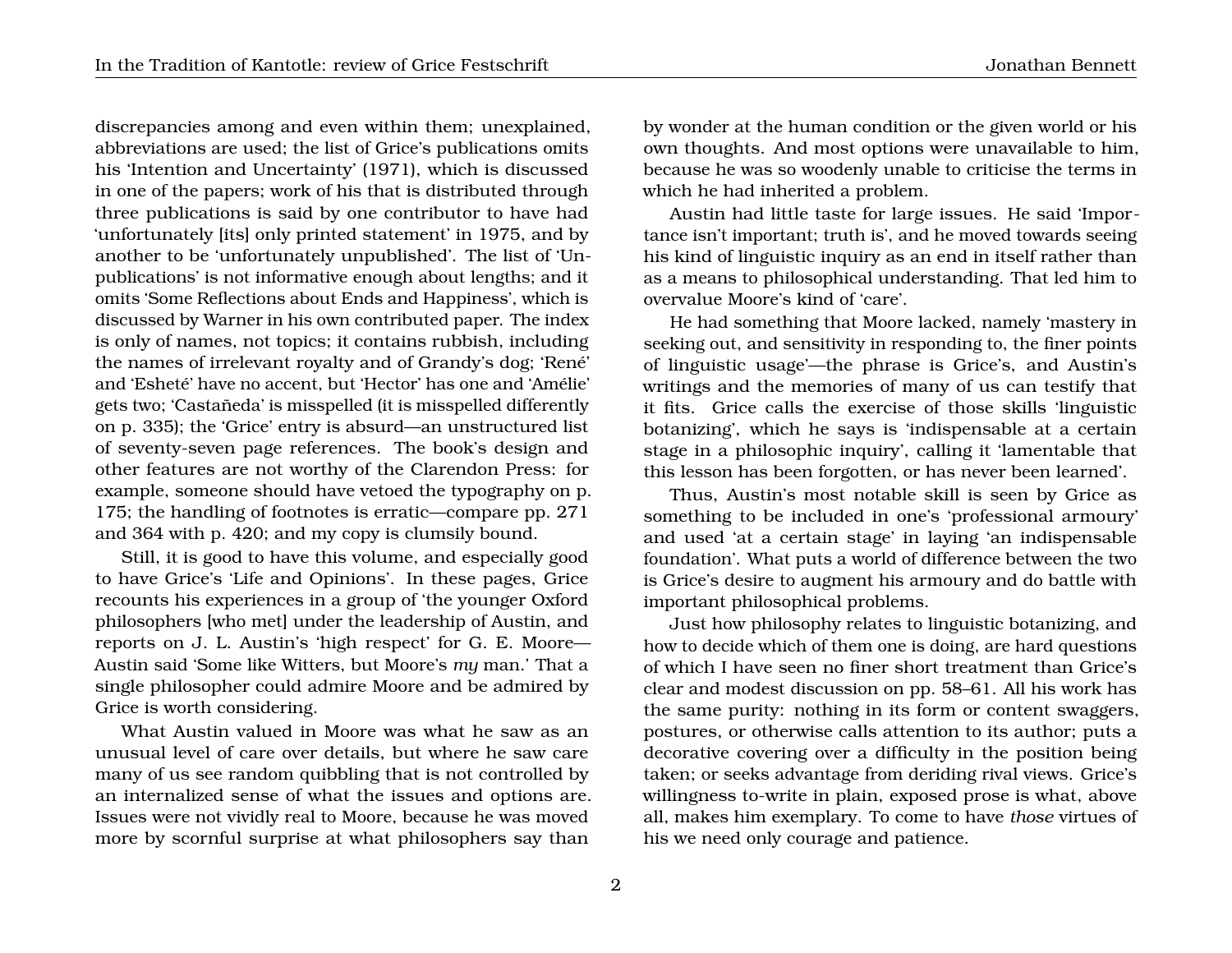More than most philosophers of his rank, Grice attends to the great philosophers of the past, though not, he adds in a phrase calculated, to offend, to 'relatively minor' figures like Wollaston, Bosanquet and Wittgenstein. His account (pp. 64–6) of how and why 'we should treat those who are great but dead as if they were great and living, as persons who have something to say to us *now*' is sane and inspiriting. His view of the unity of philosophy down the years is supported by a thesis about the unity of philosophy considered atemporally, the thesis—perhaps—that 'there is only one problem in philosophy, namely all of them'. Grice admits, with 'embarrassment', that 'I do not know exactly what the thesis is which I want to maintain', and proceeds to examine possible candidates. His embarrassed uncertainty is fruitful.

The editors want 'to exhibit the connections among Grice's various projects', because 'the systematic nature of his work is little recognized'. They have some success in this, though they do not get far with exhibiting the unity of Grice's method or, more generally, with getting across the flavour of his work.

The work is always a project of rational reconstruction: challenged by some puzzling aspect of our conceptual scheme, Grice tries to build it out of elementary materials, aiming to understand and also to justify it. The strand of justification—of showing the item in question to be rational is echoed in the Festschrift's title, and explains why Grice attends so much to the philosopher he calls 'Kantotle'. His profound 'Method in Philosophical Psychology (From the Banal to the Bizarre)', should be learned by heart by all contemporary philosophers of mind, gets a wealth of ideas about mentality out of the project of pretending to be God and considering how to go about constructing rational beings.

Grice's scope has increased through the years, yet he keeps returning to many of the same themes, criticising, refining, deepening and broadening his previous work on

them. The moral seems to be: Understand this small thing in itself and in relation to its conceptual neighbours, and much will be added unto you. One is reminded of Galileo, remaking the world by passionately trying to understand balls rolling down an inclined plane.

The editors' overview starts with Grice's famous theory (1957) about what it is to mean something by a sound or a gesture. Clearly, there is more to meaning that the tank is full than acting so as to get someone to believe that the tank is full; because you could do that by forcing him to look at the fuel brimming in the tank, and that wouldn't involve meaning, or anyway not the kind of meaning that language has. What Grice added was simple: you do something meaning by it that P if you do it intending to get someone to think that P *and intending to produce this result partly through the person's realizing that that is what you are up to*. (In later versions, 'think that P' is replaced by 'think that the speaker thinks that P'.) Assertions and injunctions are not the whole story, but they are so basic and central that a good theory about them should be the core of a good theory of meaning generally.

It would be hard to exaggerate the importance of this discovery of Grice's. Language is so conspicuously unique to *Homo sapiens* that it tends to impede our view of anything else, and yet it is so pervasive and familiar that in a certain way it tends to drop out of sight. We need to be able to see it as a separable but integrated part of the whole human condition, and that can be done if we can get language partly into focus by seeing it as vehicle of meaning, and can demystify meaning by explaining it in terms of beliefs and intentions; if we can fit those into their biological place, so much the better. The hardest problem seemed to be establishing clearly the link between psychology and meaning, and Grice's analysis solves that.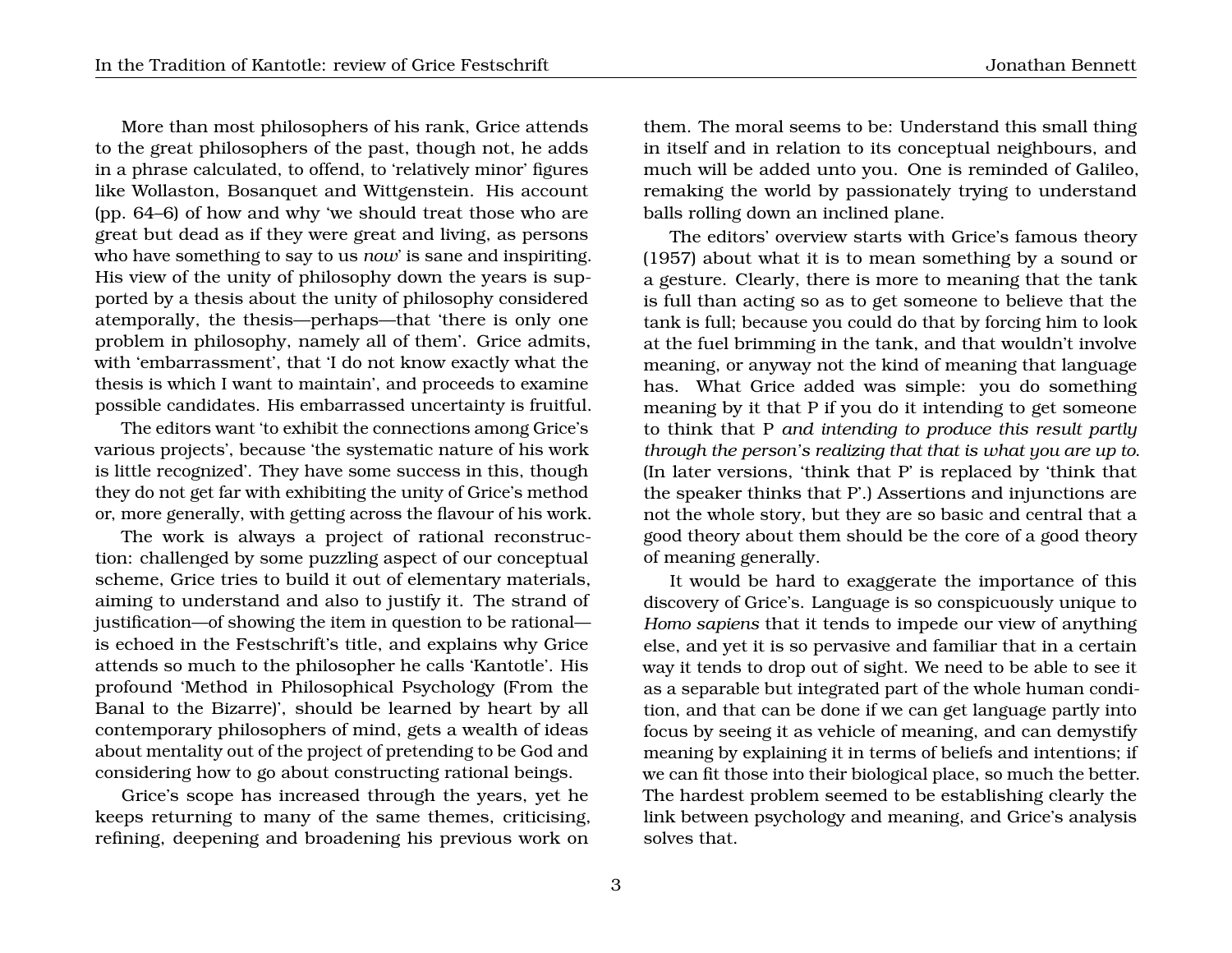The bit of it that I have reported goes only as far as what a person means on a particular occasion: the person, not the utterance; and a particular occasion, not in general. (Patrick Suppes's paper in this volume defends that starting-point for meaning-theory.) Grice tried in 1968 to get from the person to the utterance by getting from the particular to the general, with help from the notion of 'having a certain procedure in one's repertoire'. This notion, at least in Grice's use of it, involves the idea of being guided by some rule of which one is not aware, and the notion of unconscious guidance is what the editors focus on. (Something like it, incidentally, would be needed in any viable rival to Grice's account—as for example, the one I prefer, which uses the concept of convention to get from what a person means on an occasion to what an expression means in general.)

This leads the editors further into Grice's 'Method in Philosophical Psychology', and especially into its humane reminder that our beliefs about one another's minds are not just explanatory devices. A good theory of the mind, Grice says, must not only show how mentalistic concepts help one to predict and explain behaviour, but must also provide for my being interested in what your mental state is 'because of a concern' for you. This thought kicks off an aggressive counter-attack against those who question whether we should continue trying to understand one another in the humdrum belief-want-hope-fear terms of 'folk psychology'. This argument strikes me as vulnerable, and the 'eliminative materialists' will find plenty to say in reply. The ongoing argument will be instructive.

The point about 'concern' is also the pivot for a modulation into Grice's work in ethics. The editors follow that out a certain distance (first squeezing in three pages on metaphysics); but they have to rely on unpublished work, and eventually on 'a recent conversation' with Grice, and

since I have not had access to these materials I am left with no firm grasp of what is going on.

When Grice replies to the editors on his theory of meaning, he is illuminating on the nature of propositions, about which they had raised questions. He also has a treatment of unconscious guidance by rules, and of the related fact that his theory, as interpreted by himself and others, implies that someone who speaks meaningfully has an infinity of intentions.

That threatening infinity entered the story in response to a challenge to the original theory by Strawson, who presented a case in which I do something **(i)** intending to get you to think that P, and **(ii)** intending this to come about through your realizing that **(i)** is what I'm up to, but *not* **(iii)** intending you to realize that **(ii)** is what I am up to. Grice's original analysis marks off the species 'meaning' from the genus 'trying-to-produce-belief ' by requiring, for meaning, a certain kind of openness, a freedom from manipulation; and Strawson argued in effect that the required openness must go all the way up—hence the looming threat of an infinitely high stack of intentions.

Grice's solution involves saying that the latter represents a kind of ideal, and that we may be entitled to 'deem' a speaker to have such a super-rich intentional state if his behaviour indicates that he is close enough to the ideal. But really Strawson overdid the demand for openness in meaning; or so I have. argued, and Andreas Kemmerling in his paper in this book contends that I didn't push that point far enough. Anyway, even if meaning did require openness all the way up, it is enough for the speaker not to have a devious intention at any level; he doesn't need an undevious intention at every level. So we don't need help here from the suspect notion of deeming someone to have intentions that he doesn't have.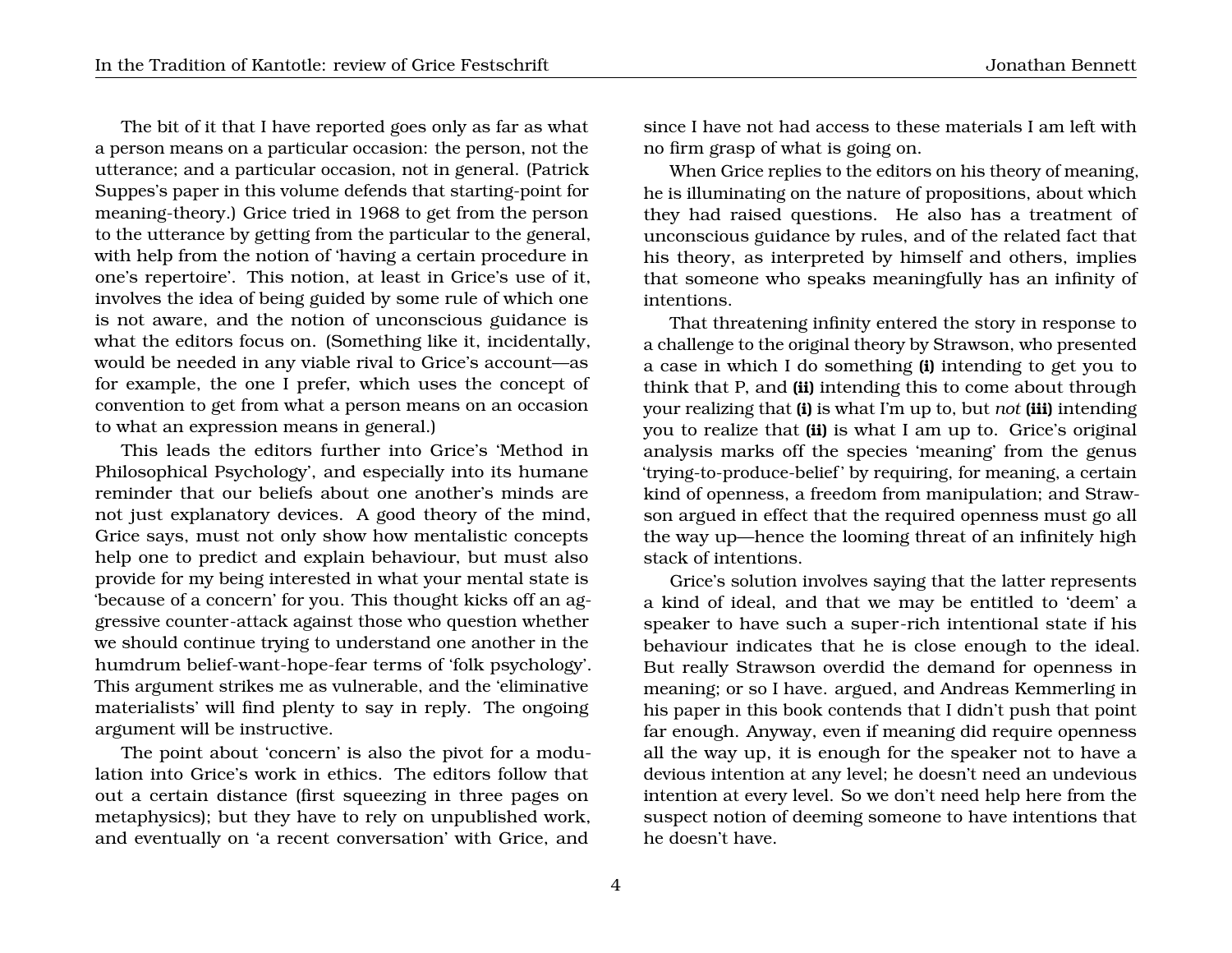In the rest of his 'Reply' to the editors, Grice doesn't really answer them on philosophical psychology, metaphysics and value theory, and indeed they didn't give him much to answer. Announcing that he will 'take up, or take off from' their remarks, he sets off on his own, outlining views of his about what metaphysics is, could be, should be. This sketch glows with Gricean virtue: it is deep, bold and clear, and the difficulties are lit with the same intensity as the solutions.

Grice makes metaphysics collaborate with his philosophy of mind in support of a strong view about the objectivity of value. A crucial element in this line of thought is the unfashionable notion of 'autonomous finality'—the notion of substances that are 'essentially "for doing such and such".' He doesn't mean that someone values them for doing such and such, or that we call them so-and-so only because they do such and such, but just, blankly, simply, that they essentially *are* for doing such and such. I doubt that a good metaphysical account of our world would employ any such notion; but that partly reflects doubts about Grice's views about what constitutes good metaphysics. He writes:

> That metaphysical house-room be found for the notion of absolute value is a *rational demand*. To say this is. . . to say that there is good reason for *wanting* it to be true that the notion is acceptable. . . Granted that there is a rational demand for absolute value, one can then perhaps argue that within whatever limits are imposed by metaphysical constructions already made, we are free to rig our metaphysics in such a way as to legitimize the concept of absolute value.

These excerpts may be misleading, but even when the passage is taken as a whole there is an air of libertinism about it that could make it hard to defend.

But this part of Grice's 'Reply', packed as it is with content, is too sketchy to be confidently argued with. We

need more; and I, for one, ache for the appearance of Grice's book-length unpublications. He speaks of 'the (one hopes) not too distant time' when his 1979 Locke Lectures are published, but what about the 1983 Carus Lectures?

The contributed papers include good things by Donald Davidson, Jaakko Hintikka, Gilbert Harman, Alan Code and others. I shall report on three of the others. '

John Searle has a rival to Grice's account of what meaning is—he wants to replace 'intention to *make the hearer believe*' by 'intention to *represent a state of affairs*'. The Gricean openness condition is not needed in analysing meaning, according to Searle, but only in analysing communication, for it is only the latter that must involve a hearer, a beneficiary of openness. What the speaker must intend in communicating, Searle maintains, is that the hearer understand, not necessarily that he believe. Searle's use of 'understand' against Grice seems to me circular: there seems to be no relevant concept of understanding that is not parasitic upon, and thus unavailable for the analysis of, the concept of meaning. Similarly with representation: what is it for a gesture of mine to represent the fact that P, if not for it to play some part in an attempt to tell someone something involving the fact that P? Searle, however, thinks he can explain it otherwise. According to him, a gesture represents the state of affairs that it is going to rain if 'a criterion of success' of the gesture is that it is, and not because of the gesture, going to rain. Searle's notion of 'success' seems to him to have explanatory value; I don't see it.

Strawson expounds and criticizes a view of Grice's about the meaning of 'if'. The short of it is this: someone who says 'If she bet heads, she won' speaks truly just so long as she either didn't bet heads or did win (or both). The juicier part of the story is Grice's explanation of why so many conditionals that are true according to him strike people as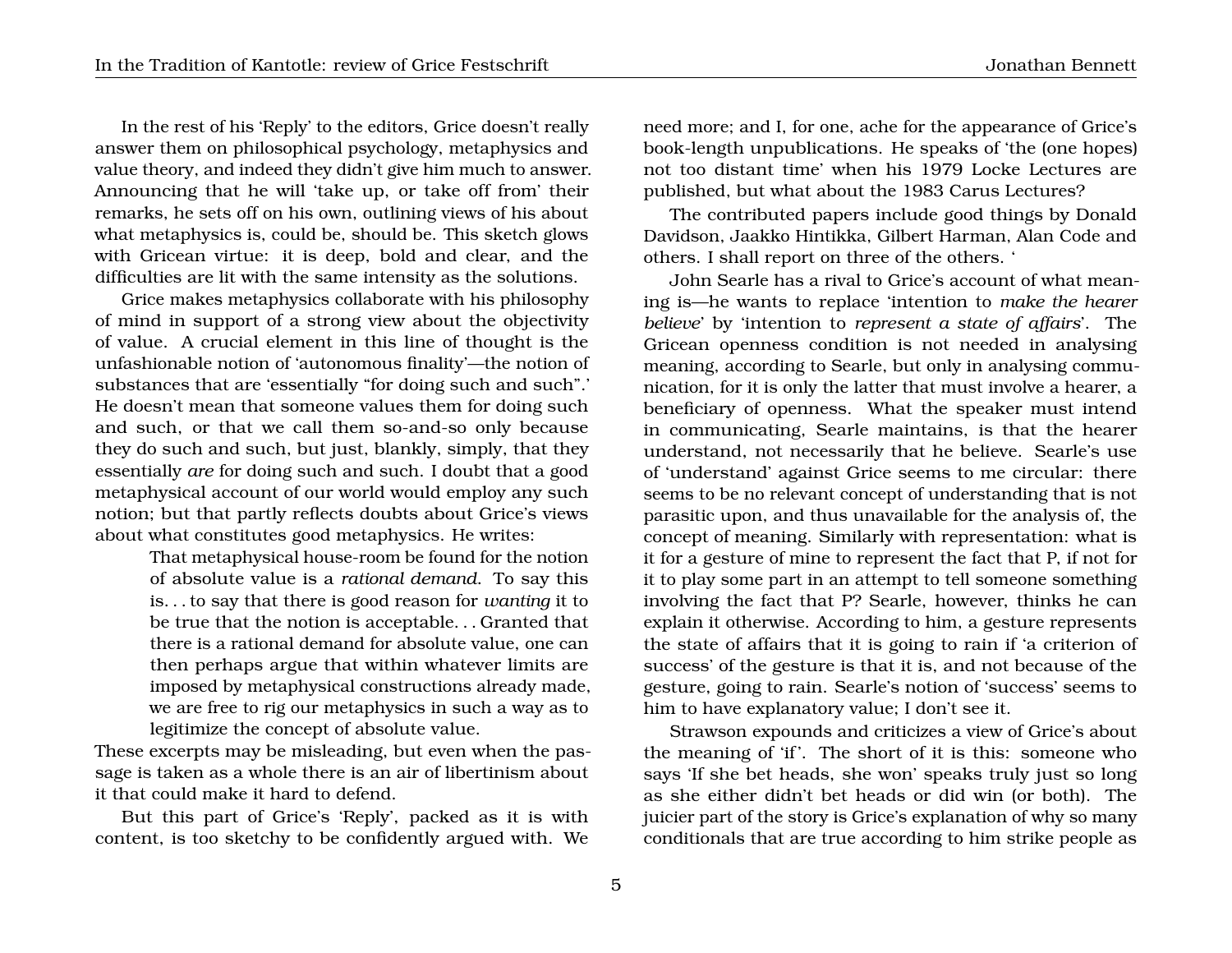false. Consider 'If James II didn't succeed Charles II, then Oliver Cromwell did'. This bizarre conditional, according to Grice, is true in what it actually means, namely that *either James II succeeded Charles II or Oliver Cromwell did*. But our rules for good behaviour in conversation include something like this: 'If you can say more without using more words, do so'; and that condemns the behaviour of someone who says 'If James II didn't,. . . ' etc. if he knows that James II *did*. . . etc. So in normal circumstances a civilized speaker will say 'If James II didn't,. . . ' etc. only if he doesn't know who succeeded Charles II, and thinks there is some chance that Cromwell did; and by asserting the conditional he is conversationally implying that there is some chance that Cromwell succeeded Charles II. So his true conditional strikes us as bizarre because what it conversationally implies is wildly false.

Grice's theory of conversational implicature, of which this is a fragment, is powerful and widely applauded. It is serviceable for more than just defending the minimalist account of the meaning of 'if '.

I don't agree with Grice about 'if ', but not for Strawson's reason. Strawson holds that 'If P, Q' means something like

'There is a connection between P and Q which ensures

that: it is not the case that P is true and Q false' whereas Grice holds that it means only what comes after the colon. Now, Strawson argues, whatever is the truth about 'if ', it seems obvious that there could be a connective that meant what Strawson thinks 'if' means, whereas Grice's line of argument implies that there couldn't be; so Grice's position is guilty of overkill, and must be wrong. In fact, Strawson is wrong about what Grice is committed to. Perhaps he has to say that we, with our actual forms of life, couldn't have a Strawsonian 'if'; that if we tried to have one, all its surplus meaning would (so to speak) drain off into mere

conversational implication, leaving only 'Either not-P or Q' as the conventional meaning. But there could be a society where people often gave disjunctive information—something meaning 'Either P is false or Q is true'— although they knew which disjunct was true, It might be a society where this happened a lot in games, intelligence tests, initiation rites, teasing, etc. Given a wide enough prevalence of that kind of disjoining, there would be room for a connective whose conventional meaning was that of 'It is not the case that P is true and Q false, and this is not one of those deliberate withholdings of information'. That would be the Strawsonian 'if'.

George Myro presents, and develops in formal detail, an idea which he got in conversation from Grice. Is what is in my hand new or old? Well, the coin I am holding was minted last week; the silver in my hand is as old as the hills; but my hand is empty except for a silver coin. This illustrates a general problem, known to Aristotle, about how *things* relate to the *stuff* they are made of. If the silver is the coin, then (it seems) it can't be true that the silver is old and the coin new. Some say that strictly there is no coin in my hand, only some (old) silver that recently became coin-formed. Others say that there are two coincident objects in my hand, an old mass of silver and a new coin. Another line, that has recently appeared in print a few times—and apparently occurred independently to Grice who impressed Myro with it—is that the silver is *now* (identical with) the coin, but that last month it was not. This introduces the notion of x's being y at one time and not at another. So the silver is old, because it existed a million years ago. The silver is *now* the coin; but it doesn't follow that the coin is old; for at the remote times when the silver existed the silver was not the coin. It's a long, complicated, challenging story; Myro's development of it is full of pith. I am still thinking about his